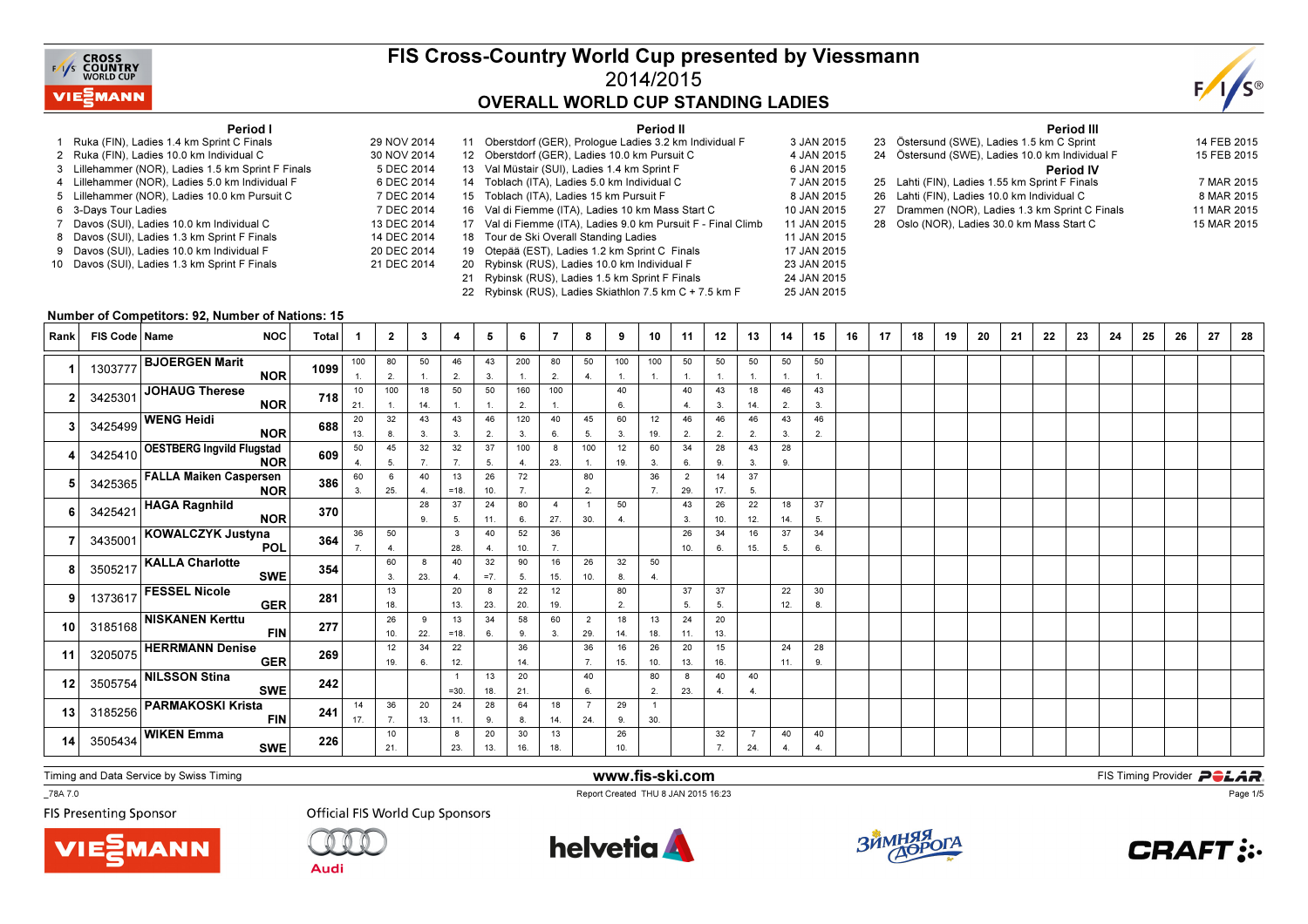

# FIS Cross-Country World Cup presented by Viessmann

## 2014/2015OVERALL WORLD CUP STANDING LADIES



| Rank | FIS Code   Name | <b>NOC</b>                                                 | <b>Total</b> | -1                    | $\overline{\mathbf{2}}$ | $\mathbf{3}$        | 4                        | 5                     | 6                     | 7                     | 8             | 9                      | 10                    | 11          | 12               | 13                    | 14                    | 15               | 16 | 17 | 18 | 19 | 20 | 21 | 22 | 23 | 24 | 25 | 26 | 27 | 28 |
|------|-----------------|------------------------------------------------------------|--------------|-----------------------|-------------------------|---------------------|--------------------------|-----------------------|-----------------------|-----------------------|---------------|------------------------|-----------------------|-------------|------------------|-----------------------|-----------------------|------------------|----|----|----|----|----|----|----|----|----|----|----|----|----|
| 15   | 3505090         | <b>INGEMARSDOTTER Ida</b><br><b>SWE</b>                    | 194          | $\mathbf{3}$<br>28.   | 18<br>14.               | 30<br>8.            | 28<br>9.                 | 9<br>22.              | 44<br>12.             |                       | 29<br>9.      | 13<br>18.              | 20<br>13.             |             |                  |                       |                       |                  |    |    |    |    |    |    |    |    |    |    |    |    |    |
| 16   | 3535320         | <b>BJORNSEN Sadie</b><br><b>USA</b>                        | 184          | $\overline{2}$<br>29. | 14<br>17.               | 10<br>21.           | 11<br>20.                | 10<br>21.             | 26<br>18.             | 9<br>22.              |               | $\overline{2}$<br>29.  |                       | 32<br>7.    | 18<br>14.        | 20<br>13.             | 30<br>8.              |                  |    |    |    |    |    |    |    |    |    |    |    |    |    |
| 17   | 3485195         | <b>TCHEKALEVA Yulia</b><br><b>RUS</b>                      | 176          |                       | 40<br>6.                |                     | 30<br>8.                 | 32<br>$=7.$           | 48<br>11.             | 6<br>25.              |               | 20<br>13.              |                       |             |                  |                       |                       |                  |    |    |    |    |    |    |    |    |    |    |    |    |    |
| 18   | 3505183         | <b>HAAG Anna</b><br><b>SWE</b>                             | 167          |                       |                         |                     | $\overline{1}$<br>$=30.$ | 12<br>19.             | 12<br>25.             | 50<br>$\overline{4}$  |               | $5\phantom{.0}$<br>26. |                       | 5<br>$=26.$ | 22<br>12.        | $\overline{2}$<br>29. | 26<br>10.             | 32<br>7.         |    |    |    |    |    |    |    |    |    |    |    |    |    |
| 19   | 3185114         | <b>MONONEN Laura</b><br><b>FIN</b>                         | 167          |                       | 20<br>13.               |                     | 10<br>21.                | 15<br>16.             | 24<br>19.             | 26<br>10.             |               | $\overline{1}$<br>30.  |                       | 16<br>15.   | 6<br>25.         | 15<br>16.             | 8<br>23.              | 26<br>10.        |    |    |    |    |    |    |    |    |    |    |    |    |    |
| 20   | 3565005         | <b>VISNAR Katja</b><br><b>SLO</b>                          | 159          | 80<br>2.              |                         | 37<br>5.            |                          |                       |                       |                       | 24<br>11.     |                        | 18<br>14.             |             |                  |                       |                       |                  |    |    |    |    |    |    |    |    |    |    |    |    |    |
| 21   | 1293107         | <b>BOEHLER Stefanie</b><br><b>GER</b>                      | 158          |                       | 24<br>11.               |                     | $\overline{7}$<br>24.    | 22<br>12.             | 32<br>15.             | 14<br>17.             |               |                        |                       | 13<br>18.   | 13<br>18.        |                       | 11<br>$=20.$          | 22<br>12.        |    |    |    |    |    |    |    |    |    |    |    |    |    |
| 22   | 3185137         | <b>KYLLOENEN Anne</b><br><b>FIN</b>                        | 152          | 5<br>26.              | 9<br>22.                | 5<br>26.            |                          | $\overline{1}$<br>30. |                       | 32<br>8.              | $12\,$<br>19. |                        | 10<br>21.             | 5<br>$=26.$ | 9<br>22.         | 14<br>17.             | 34<br>6.              | 16<br>15.        |    |    |    |    |    |    |    |    |    |    |    |    |    |
| 23   | 3425483         | <b>HAGEN Martine Ek</b><br><b>NOR</b>                      | 151          |                       |                         | - 6<br>25.          | 34<br>6.                 | 11<br>20.             | 40<br>13.             | 24<br>11.             |               | 24<br>11.              |                       | 12<br>19.   |                  |                       |                       |                  |    |    |    |    |    |    |    |    |    |    |    |    |    |
| 24   | 3425275         | <b>BRUN-LIE Celine</b><br><b>NOR</b>                       | 138          | 32<br>8               |                         | 46<br>2.            |                          |                       |                       |                       | 60<br>3.      |                        |                       |             |                  |                       |                       |                  |    |    |    |    |    |    |    |    |    |    |    |    |    |
| 25   | 1220648         | <b>NYSTAD Claudia</b><br><b>GER</b>                        | 126          |                       | 8<br>23.                |                     | 14<br>17.                | 16<br>15.             | 28<br>17.             | $\overline{7}$<br>24. |               | 45<br>5.               | 8<br>23.              |             |                  |                       |                       |                  |    |    |    |    |    |    |    |    |    |    |    |    |    |
| 26   | 3535261         | <b>STEPHEN Elizabeth</b><br><b>USA</b>                     | 116          |                       |                         |                     | 9<br>22.                 | $\overline{4}$<br>27. | $\overline{4}$<br>29. | 11<br>20.             |               | 22<br>12.              |                       | 30<br>8.    | 16<br>15.        |                       | $\overline{2}$<br>29. | 18<br>14.        |    |    |    |    |    |    |    |    |    |    |    |    |    |
| 27   | 3565034         | <b>CEBASEK Alenka</b><br><b>SLO</b>                        | 113          | 8<br>23.              | $\overline{2}$<br>29.   | 14<br>17.           | 18<br>14.                |                       | 14<br>24.             |                       | 14<br>17.     |                        | $\overline{7}$<br>24. | 22<br>12.   |                  | 5<br>26.              | 9<br>22.              |                  |    |    |    |    |    |    |    |    |    |    |    |    |    |
| 28   | 3505405         | <b>FALK Hanna</b><br><b>SWE</b>                            | 107          | 22<br>12.             |                         | 24<br>11.           |                          |                       |                       |                       | 16<br>15.     |                        | 45<br>5.              |             |                  |                       |                       |                  |    |    |    |    |    |    |    |    |    |    |    |    |    |
| 29   | 3205224         | <b>KOLB</b> Hanna<br><b>GER</b>                            | 106          | 13<br>18.             |                         | 22<br>12.           |                          |                       |                       |                       | 32<br>8.      |                        | 15<br>16.             |             |                  | 24<br>11.             |                       |                  |    |    |    |    |    |    |    |    |    |    |    |    |    |
| 30   | 1365857         | <b>RANDALL Kikkan</b><br><b>USA</b>                        | 96           | 15<br>16.             |                         |                     |                          |                       |                       |                       | 11<br>20.     |                        | 29<br>9.              | 9<br>22.    |                  | 26<br>10.             |                       | 6<br>25.         |    |    |    |    |    |    |    |    |    |    |    |    |    |
| 31   | 3485342         | <b>DOTSENKO Anastasia</b><br><b>RUS</b>                    | 83           | 26<br>10.             |                         | 13<br>18.           |                          | 6<br>25.              | 18<br>22.             |                       | 20<br>13.     |                        |                       |             |                  |                       |                       |                  |    |    |    |    |    |    |    |    |    |    |    |    |    |
| 32   | 3155249         | <b>NOVAKOVA Petra</b><br><b>CZE</b>                        | 79           | 11<br>20.             | 5<br>26.                | $\mathbf{3}$<br>28. | 26                       |                       | 16<br>23.             |                       |               | 14                     |                       |             | $\mathbf{3}$     | $\overline{1}$<br>30. |                       |                  |    |    |    |    |    |    |    |    |    |    |    |    |    |
| 33   | 3535410         | <b>DIGGINS Jessica</b><br><b>USA</b>                       | 77           |                       |                         |                     | 10.<br>16<br>15.         |                       |                       | 10                    |               | 17.<br>$\overline{4}$  | 9                     | 18          | 28.              | 8                     | 12                    |                  |    |    |    |    |    |    |    |    |    |    |    |    |    |
| 34   | 3485221         | <b>SHAPOVALOVA Evgenia</b>                                 | 76           |                       |                         |                     |                          |                       |                       | 21.                   |               | 27.                    | 22.                   | 14.         | $\overline{1}$   | 23.<br>28             | 19.<br>32             | 15               |    |    |    |    |    |    |    |    |    |    |    |    |    |
| 35   | 315504          | <b>RUS</b><br><b>VRABCOVA - NYVLTOVA Eva</b><br><b>CZE</b> | 76           |                       | $\overline{1}$<br>30.   |                     |                          | 5<br>26.              | $\overline{2}$<br>30. |                       |               |                        |                       | 15<br>16.   | 30.<br>24<br>11. | 9.                    | 7.<br>5<br>26.        | 16.<br>24<br>11. |    |    |    |    |    |    |    |    |    |    |    |    |    |

Timing and Data Service by Swiss Timing

**VIEZMANN** 

\_78A 7.0

**FIS Presenting Sponsor** 

**Official FIS World Cup Sponsors** 

**Audi** 



www.fis-ski.com

Report Created THU 8 JAN 2015 16:23



**m**<br>FIS Timing Provider<br>F<sup>16.22</sup>



Page 2/5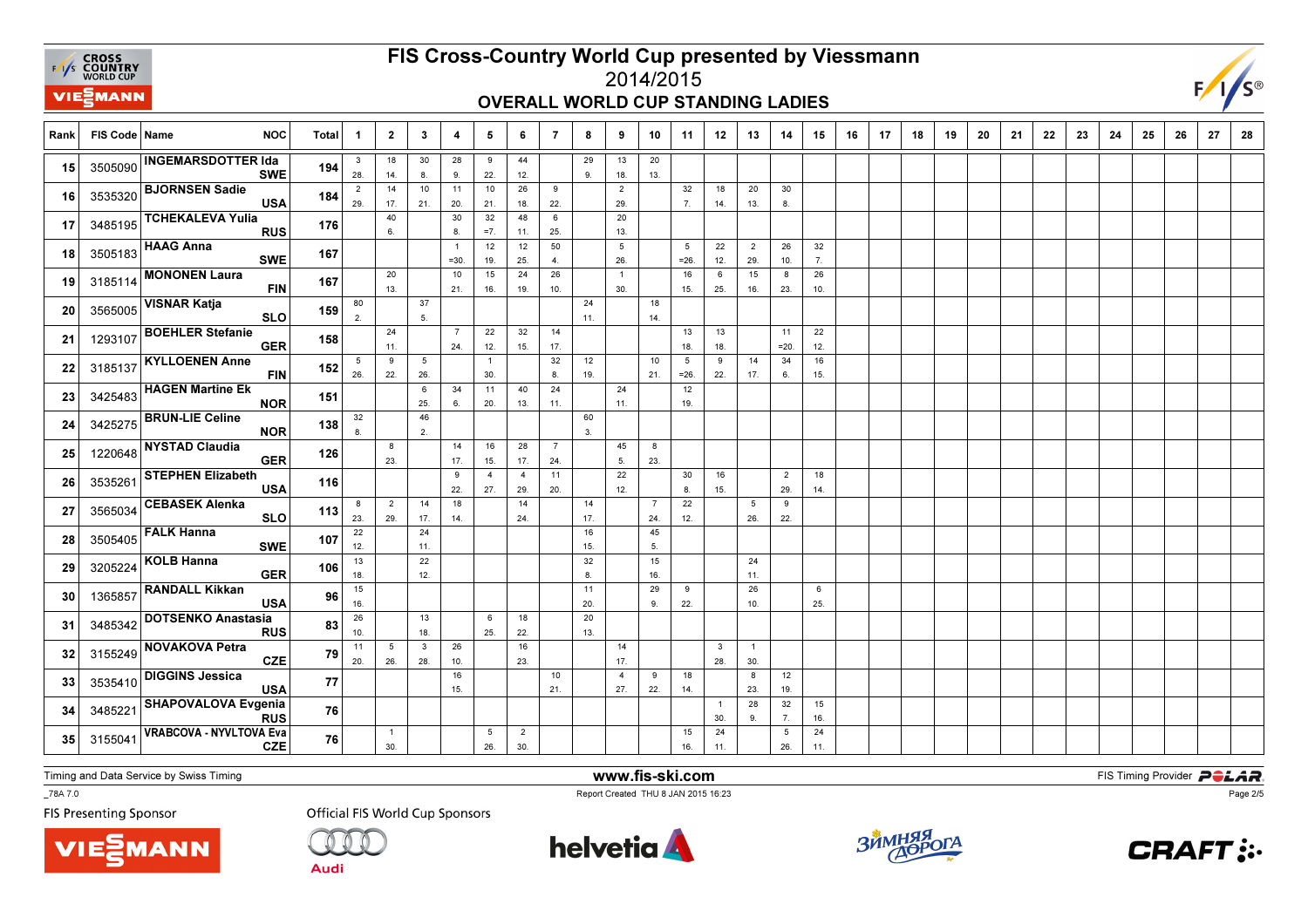

## FIS Cross-Country World Cup presented by Viessmann2014/2015

# OVERALL WORLD CUP STANDING LADIES



Rank FIS Code Name NOC Total 1 1 2 | 3 | 4 | 5 | 6 | 7 | 8 | 9 | 10 | 11 | 12 | 13 | 14 | 15 | 16 | 17 | 18 | 19 9 | 20 | 21 | 22 | 23 | 24 | 25 | 26 | 27 | 28 40 6.346. 36 3515087  $\begin{vmatrix} 36 & 3515087 \end{vmatrix}$   $\begin{vmatrix} 36 & 3615087 \end{vmatrix}$   $\begin{vmatrix} 1 & 1 & 1 \end{vmatrix}$   $\begin{vmatrix} 36 & 1 \end{vmatrix}$   $\begin{vmatrix} 6 & 1 \end{vmatrix}$ 36 351508 VAN DER GRAAFF Laurien SUI <sup>74</sup> 15 16.45 5.9 $22.$ 22.<sup>37</sup>37 3505093 BLECKUR Sofia SWE <sup>69</sup> 10 21.30 8.6 25.20 $13.$ 13.<sup>38</sup>3485491 TANYGINA Alevtina s 66  $\overline{9}$  22.24 11.32 $\overline{7}$ 7.<sup>39</sup>39 3535304 CALDWELL Sophie USA <sup>65</sup> 40 6.18 14. $\frac{1}{15}$ 526. 40 3485202  $\cdots$  22 method and RUS 63  $\frac{1}{6}$  | | | | |  $\frac{1}{26}$  <sup>3485202</sup> MATVEEVA Natalia RUS <sup>63</sup> 45 5. 16. 10 $\overline{2}$  29. 41 <sup>3535124</sup>SARGENT Ida<br>USA <sup>62</sup> 7 24.7 24. 21.32 8. 42 <sup>3565002</sup> FABJAN Vesna SLO0 56 11 20. $\frac{1}{22}$ 14 17.6 28.5 26. $\frac{1}{29}$ 16 $15.$ 43 3505069  $\left| \frac{\text{m}}{\text{m}} \right|$   $\left| \frac{\text{m}}{\text{m}} \right|$  52  $\left| \frac{\text{m}}{\text{m}} \right|$   $\left| \frac{\text{m}}{\text{m}} \right|$   $\left| \frac{\text{m}}{\text{m}} \right|$   $\left| \frac{\text{m}}{\text{m}} \right|$   $\left| \frac{\text{m}}{\text{m}} \right|$   $\left| \frac{\text{m}}{\text{m}} \right|$ 43 3505069 LINDBORG Sara SWE <sup>52</sup> 12. 9. 44 <sup>3505834</sup> HENRIKSSON Sofia SWE $\overline{E}$  51 2 29.15 16.7 24.13 18.1318. 18.<sup>45</sup>45 3055067 STADLOBER Teresa<br>AUT  $\frac{1}{\sqrt{1}}$  50 3 28.7 24.6 25.12 19.14 17.823. **46** 3195115  $\begin{bmatrix} 3 & 3 & 5 & 1 & 1 \end{bmatrix}$  **ERA 50 1 1 1 1 1 28 1 24 1 25 1 1 1 1 1 23** 46 3195115 AYMONIER Celia <sup>50</sup> 18 14.10 26.15 16.5 26. 47 <sup>3485371</sup> KUZIUKOVA Olga RUS $\mathsf{s}$  48 7 24.12 19.22 12.625. 25.<sup>48</sup> <sup>3185004</sup> SARASOJA-LILJA Riikka FIN $\frac{47}{1}$ 5 26. $\overline{\mathbf{3}}$  28.28 9.10 $21.$ 21.<sup>49</sup>49 3195010 THOMAS HUGUE Coraline FRA $\left| \frac{46}{4} \right|$ 3 28.11 20.30 $8.$ **50** 3295167  $\begin{bmatrix} 3295167 \end{bmatrix}$  **12.8**  $\begin{bmatrix} 3295167 \end{bmatrix}$   $\begin{bmatrix} 8 \end{bmatrix}$ **50** 3295167 VUERICH Gaia **ITA**  $\overline{A}$  44 6 25.6 25.7 24.8 23.3 28.14 $17.$ 17.<sup>51</sup> <sup>3435014</sup> JASKOWIEC Sylwia POL <sup>44</sup> 2 29.15 16.3 28.12 19.1120 20.<sup>52</sup>52 1312216 BONER Seraina <sup>43</sup> 3 28.10 21.20 13.9 $22.$ 22.<sup>53</sup>53 1255665 SAARINEN Aino-Kaisa<br>FIN <sup>42</sup> 16 15.3 28.22 $12.$ 12.<sup>54</sup>54 1274580 ISHIDA Masako JPN $\overline{N}$  41 14 17.11 20.4 27.1219. **55** 3505003  $\left|\text{...} \right|$   $\text{...}$   $\text{...}$   $\text{...}$   $\text{...}$   $\text{...}$   $\text{...}$   $\text{...}$   $\text{...}$   $\text{...}$   $\text{...}$   $\text{...}$   $\text{...}$   $\text{...}$   $\text{...}$   $\text{...}$   $\text{...}$   $\text{...}$   $\text{...}$   $\text{...}$   $\text{...}$   $\text{...}$   $\text{...}$   $\text{...}$   $\text{...}$   $\text$ 55 3505003 RYDQVIST Maria <sup>41</sup> 36 $\overline{7}$ 7.<sup>56</sup>56 1255374 ROPONEN Riitta-Liisa<br>FIN  $\overline{\mathsf{n}}$  36

Timing and Data Service by Swiss Timing

**VIE***MANN* 

\_78A 7.0

**FIS Presenting Sponsor** 

**Official FIS World Cup Sponsors** 

Audi



www.fis-ski.com

Report Created THU 8 JAN 2015 16:23



**m**<br>FIS Timing Provider<br>F<sup>16.22</sup>



Page 3/5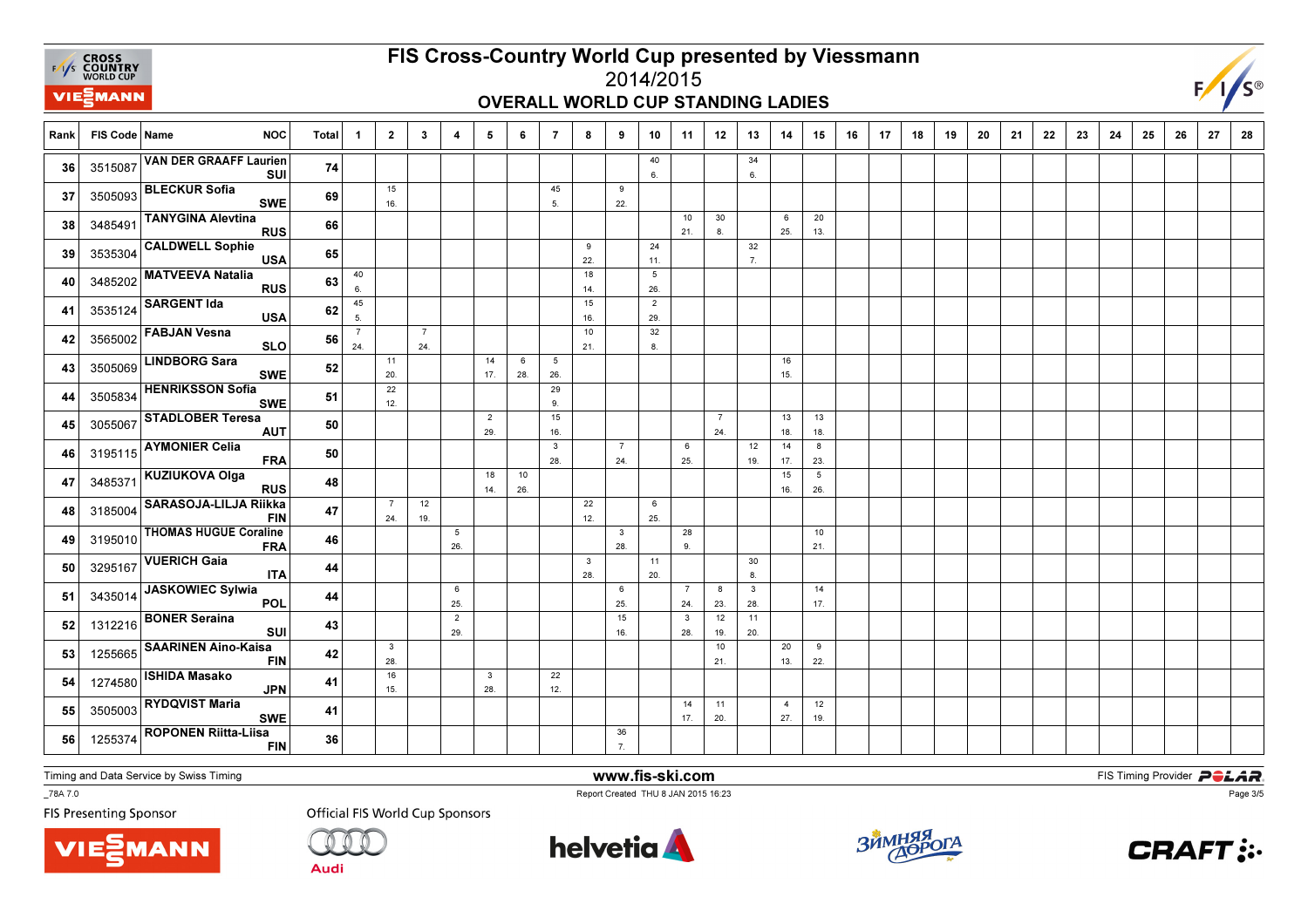

# FIS Cross-Country World Cup presented by Viessmann

## 2014/2015OVERALL WORLD CUP STANDING LADIES



| Rank | FIS Code   Name | <b>NOC</b>                                   | <b>Total</b> | -1        | $\overline{2}$        | $\mathbf{3}$          | 4         | 5                     | 6        | $\overline{7}$        | 8                     | 9         | 10                    | 11                    | 12       | 13                    | 14                             | 15                    | 16 | 17 | 18 | 19 | 20 | 21 | 22 | 23 | 24 | 25 | 26 | 27 | 28 |
|------|-----------------|----------------------------------------------|--------------|-----------|-----------------------|-----------------------|-----------|-----------------------|----------|-----------------------|-----------------------|-----------|-----------------------|-----------------------|----------|-----------------------|--------------------------------|-----------------------|----|----|----|----|----|----|----|----|----|----|----|----|----|
| 57   |                 | 3195056 JEAN Aurore<br><b>FRA</b>            | 35           |           |                       |                       |           | $\overline{7}$<br>24. | 8<br>27. |                       |                       |           |                       | 11<br>20.             |          | 9<br>22.              |                                |                       |    |    |    |    |    |    |    |    |    |    |    |    |    |
| 58   |                 | 3485759 ZHUKOVA Natalia<br><b>RUS</b>        | 32           |           | $\overline{4}$<br>27. |                       |           |                       |          | 20<br>13.             |                       | 8<br>23.  |                       |                       |          |                       |                                |                       |    |    |    |    |    |    |    |    |    |    |    |    |    |
| 59   | 3205176         | <b>RINGWALD Sandra</b><br><b>GER</b>         | 32           |           |                       |                       |           |                       |          |                       | 13<br>18.             |           | 14<br>17.             |                       |          | $\overline{4}$<br>27. |                                | $\overline{1}$<br>30. |    |    |    |    |    |    |    |    |    |    |    |    |    |
| 60   | 3425177         | <b>GJEITNES Kari Vikhagen</b><br><b>NOR</b>  | 29           | 29<br>9.  |                       |                       |           |                       |          |                       |                       |           |                       |                       |          |                       |                                |                       |    |    |    |    |    |    |    |    |    |    |    |    |    |
| 61   | 3055066         | <b>SMUTNA Katerina</b><br><b>AUT</b>         | 29           |           | 29<br>9.              |                       |           |                       |          |                       |                       |           |                       |                       |          |                       |                                |                       |    |    |    |    |    |    |    |    |    |    |    |    |    |
| 62   | 3185003         | <b>MALVALEHTO Mona-Lisa</b><br><b>FIN</b>    | 28           | 24<br>11. |                       | $\overline{4}$<br>27. |           |                       |          |                       |                       |           |                       |                       |          |                       |                                |                       |    |    |    |    |    |    |    |    |    |    |    |    |    |
| 63   | 3505800         | <b>DAHLQVIST Maja</b><br><b>SWE</b>          | 27           |           |                       |                       |           |                       |          |                       | 5<br>26.              |           | 22<br>12.             |                       |          |                       |                                |                       |    |    |    |    |    |    |    |    |    |    |    |    |    |
| 64   | 3425519         | <b>KVAALE Barbro</b><br><b>NOR</b>           | 27           | 16<br>15. |                       | 11<br>20.             |           |                       |          |                       |                       |           |                       |                       |          |                       |                                |                       |    |    |    |    |    |    |    |    |    |    |    |    |    |
| 65   | 3425404         | <b>EIDE Mari</b><br><b>NOR</b>               | 26           |           |                       | 26<br>10.             |           |                       |          |                       |                       |           |                       |                       |          |                       |                                |                       |    |    |    |    |    |    |    |    |    |    |    |    |    |
| 66   | 3425397         | <b>HARSEM Kathrine Rolsted</b><br><b>NOR</b> | 24           | 9<br>22.  |                       | 15<br>16.             |           |                       |          |                       |                       |           |                       |                       |          |                       |                                |                       |    |    |    |    |    |    |    |    |    |    |    |    |    |
| 67   | 3295144         | <b>DEBERTOLIS Ilaria</b><br><b>ITA</b>       | 21           |           |                       |                       |           |                       |          |                       |                       |           |                       |                       |          | 13<br>18.             | $\overline{1}$<br>30.          | $\overline{7}$<br>24. |    |    |    |    |    |    |    |    |    |    |    |    |    |
| 68   | 3515184         | <b>VON SIEBENTHAL Nathalie</b><br>SUI        | 20           |           |                       |                       |           |                       |          | $\overline{1}$<br>30. |                       |           |                       |                       | 5<br>26. |                       | $\overline{\mathbf{3}}$<br>28. | 11<br>20.             |    |    |    |    |    |    |    |    |    |    |    |    |    |
| 69   | 3485889         | <b>ROMANOVA Yulia</b><br><b>RUS</b>          | 18           | 18<br>14. |                       |                       |           |                       |          |                       |                       |           |                       |                       |          |                       |                                |                       |    |    |    |    |    |    |    |    |    |    |    |    |    |
| 70   | 3205225         | <b>ANGER Lucia</b><br><b>GER</b>             | 18           |           |                       |                       |           |                       |          |                       | $\overline{4}$<br>27. |           | $\overline{4}$<br>27. |                       |          | 10<br>21.             |                                |                       |    |    |    |    |    |    |    |    |    |    |    |    |    |
| 71   | 3505449         | <b>SOEMSKAR Linn</b><br><b>SWE</b>           | 16           |           |                       |                       |           |                       |          |                       |                       |           | 16<br>15.             |                       |          |                       |                                |                       |    |    |    |    |    |    |    |    |    |    |    |    |    |
| 72   | 3425355         | <b>SLIND Silje Oeyre</b><br><b>NOR</b>       | 16           |           |                       | 16<br>15.             |           |                       |          |                       |                       |           |                       |                       |          |                       |                                |                       |    |    |    |    |    |    |    |    |    |    |    |    |    |
| 73   | 3425896         | <b>THEODORSEN Silje</b><br><b>NOR</b>        | 15           |           |                       |                       | 15<br>16. |                       |          |                       |                       |           |                       |                       |          |                       |                                |                       |    |    |    |    |    |    |    |    |    |    |    |    |    |
| 74   | 3505258         | <b>KORSGREN Lina</b><br><b>SWE</b>           | 12           | 12<br>19. |                       |                       |           |                       |          |                       |                       |           |                       |                       |          |                       |                                |                       |    |    |    |    |    |    |    |    |    |    |    |    |    |
| 75   | 3565053         | <b>EINFALT Lea</b><br><b>SLO</b>             | 12           |           |                       |                       |           |                       |          |                       |                       | 11<br>20. |                       | $\overline{1}$<br>30. |          |                       |                                |                       |    |    |    |    |    |    |    |    |    |    |    |    |    |
| 76   | 3505096         | <b>GRAEFNINGS Maria</b><br><b>SWE</b>        | 11           |           |                       |                       |           |                       |          |                       |                       |           |                       |                       |          |                       | 11<br>$=20.$                   |                       |    |    |    |    |    |    |    |    |    |    |    |    |    |
| 77   | 3425443         | <b>NAKSTAD Maria Stroem</b><br><b>NOR</b>    | 10           |           |                       |                       |           |                       |          |                       |                       | 10<br>21. |                       |                       |          |                       |                                |                       |    |    |    |    |    |    |    |    |    |    |    |    |    |

Timing and Data Service by Swiss Timing

VIEZMANN

\_78A 7.0

**FIS Presenting Sponsor** 

**Official FIS World Cup Sponsors** 

**Audi** 



www.fis-ski.com

Report Created THU 8 JAN 2015 16:23



**m**<br>FIS Timing Provider<br>F<sup>16.22</sup>



Page 4/5